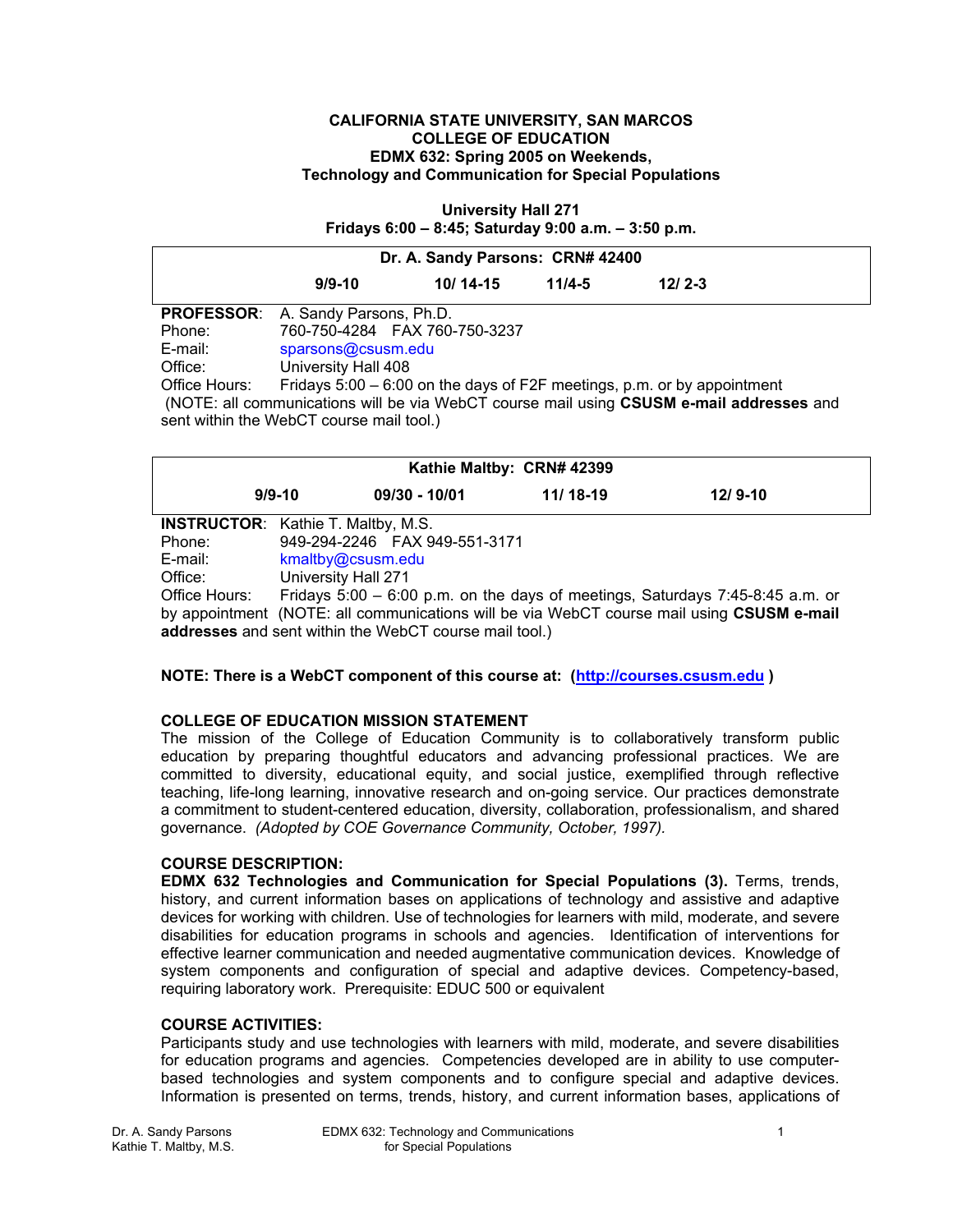technology and assistive and adaptive devices for work with children. This course is competencybased and requires laboratory work in addition to lecture and practice during scheduled class time. **COURSE PREREQUISITES:** 

Admission to the Preliminary Level I Mild/Moderate & Moderate/Severe Disabilities Education Specialist Program with or without Multiple Subjects/BCLAD. Successful completion of EDUC 500 or equivalent. Demonstration of a basic understanding and practical use of representative programs for instruction and teacher productivity including word processing, data bases, spread sheets, graphics, telecommunications, networking, and multi-media presentations is absolutely required.

#### **REQUIRED TEXT AND MATERIALS:**

 Alliance for Technology Access (ATA) (2005). *Computer resources for people with disabilities: A guide to assistive technologies, tools and resources for people of all ages.* (4th Edition). The Alliance for Technology Access. Hunter House Publishers, Alameda, CA.

*AT Quick Wheel:* The AT Quick Wheel can be purchased from the Council for Exceptional Children (CEC) for \$7.95. To order, please call CEC at 888-232-7733 (Toll Free) or 866-915-5000 (TTY Toll Free) and request product number #P5550 for a single order. You may also email CEC with your inquires on how to purchase the AT Quick Wheel at service@cec.sped.org or online at: http://www.ideapractices.org/resources/tam/index.html

## **Maltby/Parsons 2005: Bound Reader, available at Copy Serve in San Marcos**

The Bound Reader, available at Copy Serve in San Marcos. (760) 599-9923, 754 South Rancho Santa Fe Blvd. Enter the first driveway off San Marcos Blvd. just west of Rancho Santa Fe Rd. and the Citibank, turn right in this drive and make an immediate left. The store faces San Marcos Blvd.

## **Supplies Required:**

University print card. You will be required to submit hard print copies of lab assignments printed in the lab. You may purchase this in Academic Hall 202. *This is a requirement*.

One 2" – three ring binders (For use in the Mouse House lab.)

A USB/flash drive for storage of documents. This lab does not have 3.5" drives!

We suggest you get together in teams to gather or purchase these materials to share.

 Velcro tabs or strips (self adhesive type) Hot Glue sticks (small or large) Hot glue gun (bring to share, not required to purchase) 4 small household soft sponges **Scissors** 

# **AUTHORIZATION TO TEACH ENGLISH LEARNERS**

This credential program has been specifically designed to prepare teachers for the diversity of languages often encountered in California public school classrooms. The authorization to teach English learners is met through the infusion of content and experiences within the credential program, as well as additional coursework. Students successfully completing this program receive a credential with authorization to teach English learners.

*(Approved by CCTC in SB 2042 Program Standards, August 02)*

# **TEACHER PERFORMANCE EXPECTATION (TPE) COMPETENCIES**

The course objectives, assignments, and assessments have been aligned with the CTC standards for Special Education Credential. This course is designed to help teachers seeking a California teaching credential to develop the skills, knowledge, and attitudes necessary to assist schools and district in implementing effective programs for all students. The successful candidate will be able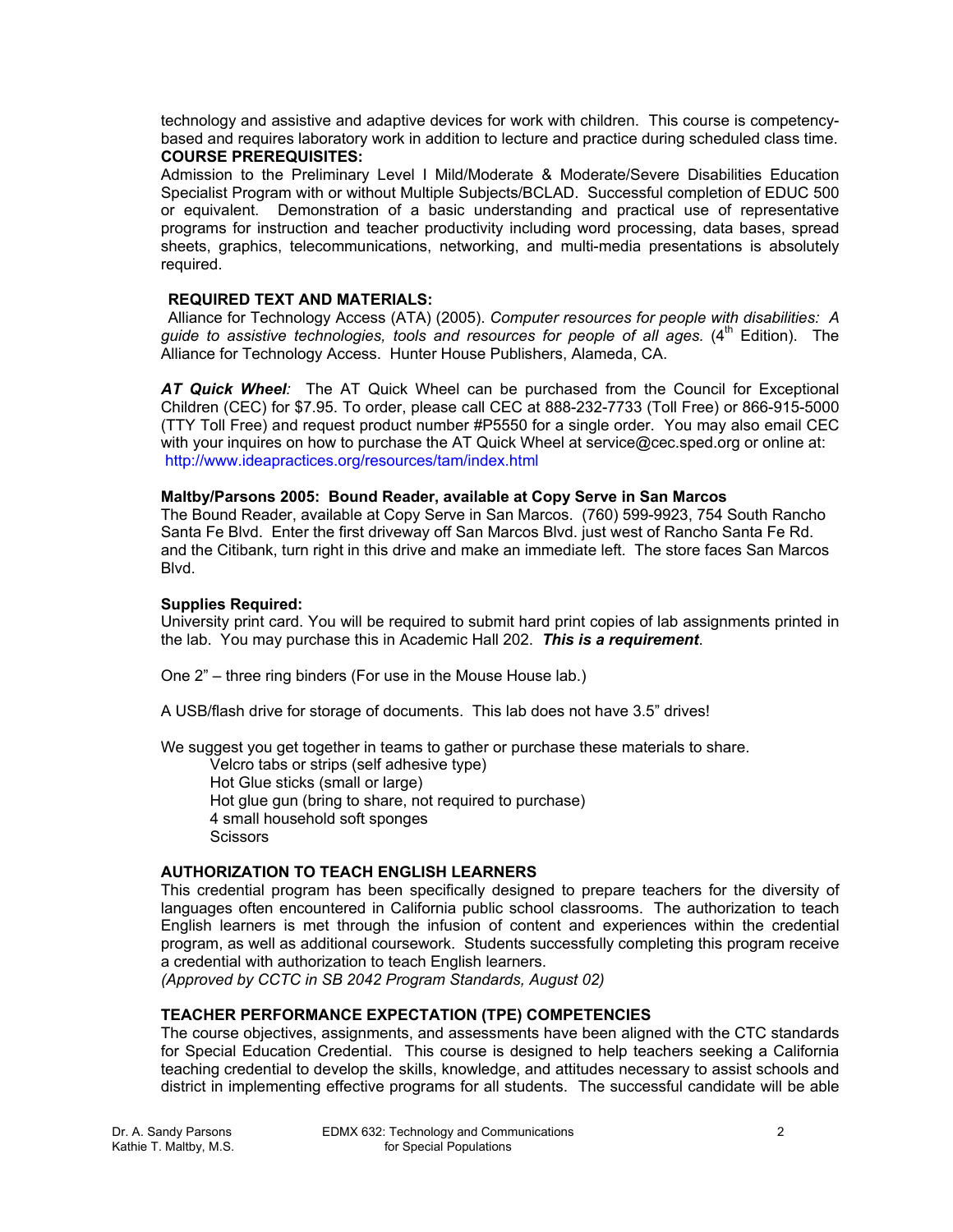to merge theory and practice in order to realize a comprehensive and extensive educational program for all students. You will be required to formally address the following TPEs in this course (to be handed out in class):

## **COLLEGE OF EDUCATION ATTENDANCE POLICY**

Due to the dynamic and interactive nature of courses in the College of Education, all students are expected to attend all classes and participate actively. At a minimum, students must attend more than 80% of class time, or s/he may not receive a passing grade for the course at the discretion of the instructor. Individual instructors may adopt more stringent attendance requirements. Should the student have extenuating circumstances, s/he should contact the instructor as soon as possible. *(Adopted by the COE Governance Community, December, 1997).* Students arriving late, leaving class early or coming back late from breaks will lose participation points. For weekend classes, the "lunch break" is only 30 minutes, bring your snacks and lunch with you to have outside of the tech lab. Remember: NO FOOD OR DRINKS IN THE COMPUTER LABS AT ANY TIME! Participation points will be deducted for food and drink in the lab at any time.

#### **Weekend Courses:**

**You may not miss more than one weekend component and receive a grade of A. You may not miss one full Saturday and receive a passing grade. Weekend courses are VERY intense and strict attendance and fulfillment of all requirements is required to receive credit for the course. NO MAKEUPS! (One component = Friday night, Saturday a.m., or Saturday p.m. session).** 

**ASSIGNMENT POLICY**: Each assignment is due at the beginning of class on the date indicated on the syllabus. All work must be submitted to the professor in **hard copy format**. Students are required to keep a copy of all work (including lab assignments requiring papers and responses) in case any work becomes lost. Burden of proof of assignment completion is upon the student.

**MISSED LABS**: Students may (with consent of the professor) make up the lab work and submit the lab sheet. However, less than full points will be awarded as the student has missed the professor's instruction and supervised in-class group work with peers.

**Note**: If you have extraordinary circumstances in your life which will impact upon your attendance or assignments, please let us know. If you have any questions or concerns, please contact the instructor.

Plagiarism of any type will result in a failing grade. Students making unauthorized copies of copyrighted microcomputer software will receive a failing grade.

#### **All proof of work accomplished is the responsibility of the student.**

It is strongly advised that students keep up with the assignments from week to week.

## **STUDENTS WITH DISABILITIES REQUIRING REASONABLE ACCOMMODATIONS**

Students must be approved for services by providing appropriate and recent documentation to the Office of Disable Student Services (DSS). This office is located in Craven Hall 5205, and can be contacted by phone at (760) 750-4905, or TTY (760) 750-4909. Students authorized by DSS to receive reasonable accommodations should meet with their instructor during office hours or, in order to ensure confidentiality, in a more private setting.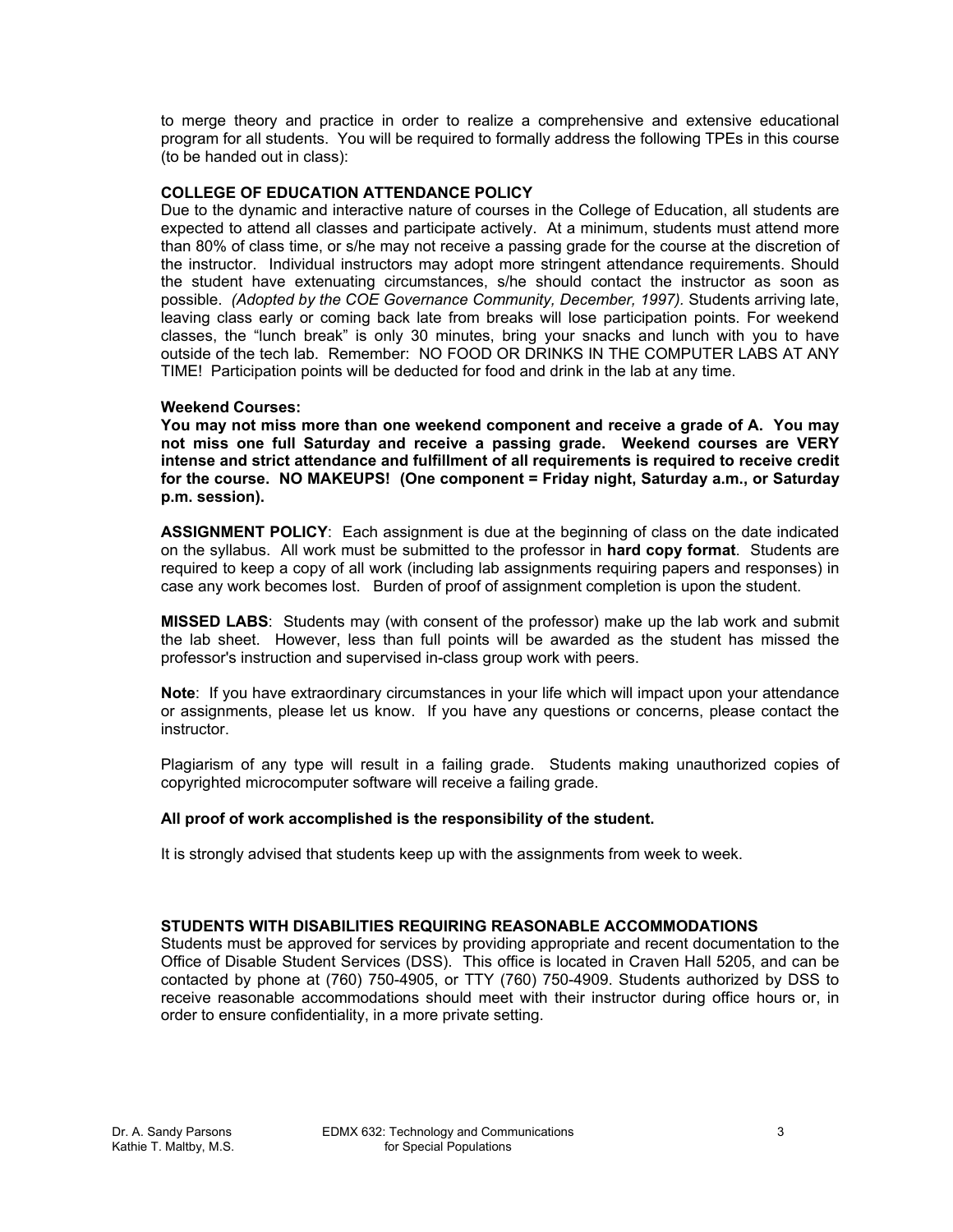# **SPECIAL EDUCATION SPECIALIST CREDENTIALS:**

# **CTC Level 1 Standards and Levels of Competence:**

The following table indicates the CTC Level I standards and level of competence addressed by EDMX 632 and the level (i.e., knowledge, application) at which each standard is demonstrated.

| M/M/S | M/M/S | M/M/S | M/M/S      | M/M/S | M/M/S | M/M/S | M/M/S | M/M/S | M/M/S |
|-------|-------|-------|------------|-------|-------|-------|-------|-------|-------|
| 10    |       | 15    | 17         | 22    | 23    | 24    | 25    | 26    | -27   |
| K/A   | K/A   | K/A   | <b>K/A</b> | K/A   | K/A   | n     | K/A   | K/A   | K/A   |

# **Table of CTC Level I Standards and Levels of Competence**

# **Key to Table Standards and Areas of Certification**:

10 Professional, legal and ethical practices

- 12 Educating diverse learners with disabilities
- 15 Managing learning environments
- 17 Assessment, curriculum, and instruction
- 22 Assessment and evaluation of students
- 23 Planning and implementing curriculum and instruction
- 24 Positive behavior support
- 25M/M Characteristics and needs of individuals with mild to moderate disabilities
- 25M/S Communication and Social Networks
- 26 Curriculum
- 27 Movement, mobility, sensory and specialized health care
- **M/M/S** = Common Mild/ Moderate and Moderate/Severe Education Specialist Competency
- **M/M** = = Mild/Moderate Education Specialist Competency
- **M/S** = Moderate/Severe Education Specialist Competency
- **K** = Competence at **knowledge** level
- **A** = Competence at **application** level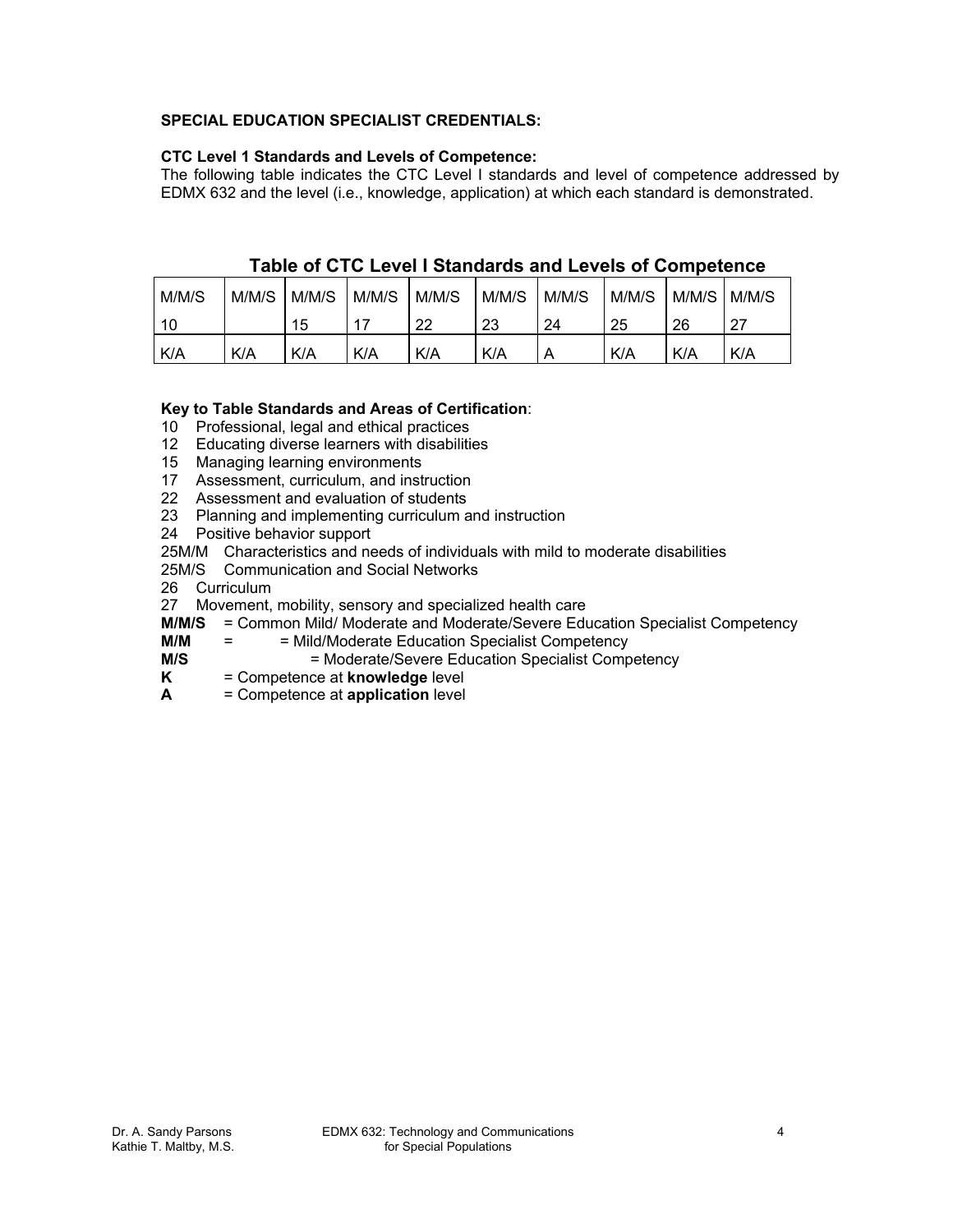**COURSE OBJECTIVES:** Upon completion of this course, students will be able to:

- 1. Identify terms, concepts, historical events and trends in the use of technology in general and special education programs.
- 2. Demonstrate an understanding of national, state and local laws, policies and procedures relating to technology and learners with special learning needs.
- 3. Identify learner characteristics and needs for the purpose of technology evaluations.
- 4. Become familiar with and able to utilize telecommunications, electronic databases, reference systems and networks to access information in regular and special education.
- 5. Identify for selection and use various resource agencies at national, state and local levels for improving the use of technology in the classroom to effect needed modification and adaptation of the learning environment for large and small group instruction.
- 6. Evaluate microcomputer software for its potential usefulness including possible adaptations and modification to the educational environment and/or devices for improving education programs for learners.
- 7. Plan for the practical application for instructional use of computers; select, evaluate and use educational hardware and software, and design classrooms for the use of computer assisted instruction for various groups of learners.
- 8. Become familiar and utilize telecommunication and utility programs to access information bases in regular and special education through Internet use.
- 9. Plan the use of technology that can be used to assist/enable persons with physical disabilities in approaching the learning process and environment.
- 10. Explain how to evaluate the effectiveness of technology applications and devices for individual learners in special education programs.
- 11. Acquire competencies in configuring and using adaptive devices
- 12. Acquire competencies in configuring and using specialized software such as:
	- Solo™ Don Johnston
	- Overly Maker III™ IntelliTools
	- IntelliTallk II™ (talking word processor)
	- Boardmaker™ (picture communication boards)

# **Topics**:

- \* Use of computer-based assistive technologies, and system components
- \* Configurations of system components to support peripherals
- \* Terms, concepts, history and trends in assistive technology
- \* Software selection and evaluation for individual learners with special needs
- \* Planning use of technology for exceptional learners
- \* Use of alternative input/output devices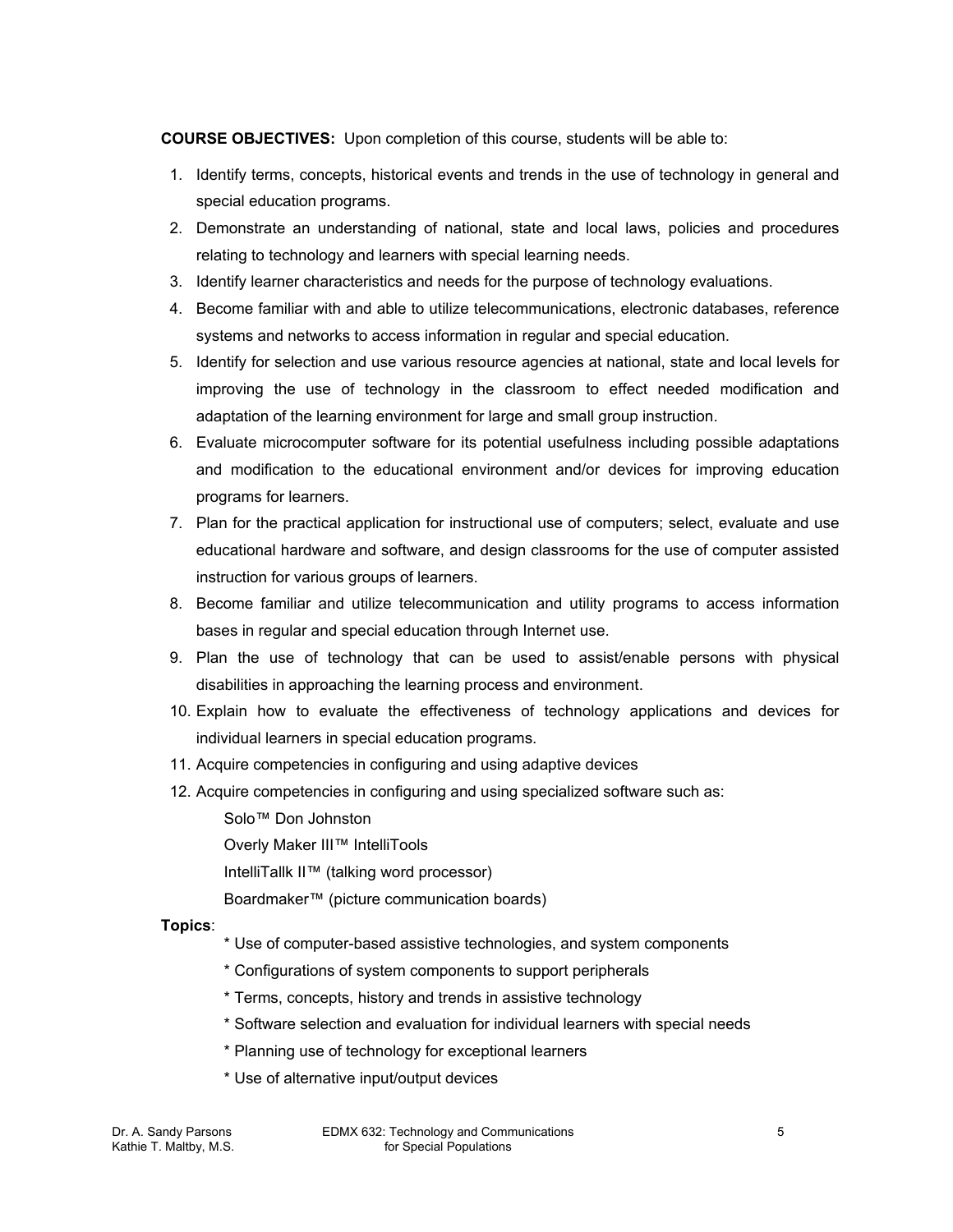- \* Computer assisted instruction
- \* Use of computer-based technology within appropriate subject areas and grade levels
- \* Enhancement of problem solving skills, critical thinking skills, and creative processes
- \* Integration of computer-based applications into instruction in regular and special
- \* Education classrooms.
- \* Use of the internet as a multifaceted education tool
- \* On-line research:
- \* Education/special education sites
- \* Curriculum, lesson plans, and other education materials.
- \* Use of IntelliTools™ Software and IntelliKeys™ keyboards for education

| *Collaboration/Participation<br>12 session at 10 points each<br>session   | 120 | (be sure to sign in each class section)                                   |  |  |
|---------------------------------------------------------------------------|-----|---------------------------------------------------------------------------|--|--|
| Lab Assignments<br>$(12 \text{ } \textcircled{2} 10 \text{ points each})$ | 120 | (be sure to turn in your lab sheet for lab<br>points)                     |  |  |
| Standards Based Curriculum<br>Project and Paper (Pairs/Trios)             | 60  | Format to be handed out in class<br>Due last weekend of the course        |  |  |
| Presentation of Project by entire<br>group                                | 15  | To be presented last weekend of the course                                |  |  |
| Vendor Project (Individual)                                               | 60  | Due third weekend of the course                                           |  |  |
| Reading Reflections (4 @ 25<br>points each)                               | 100 | (Formats are in the Reader)                                               |  |  |
| Web CT assignments (25) points<br>per session)                            | 100 | Must be posted on the date listed on the<br>course schedule               |  |  |
| Course Reflection                                                         | 25  | Тe<br>submitted<br>be<br>the<br>WebCT<br>using<br><b>Assignments Tool</b> |  |  |
| <b>TOTAL POINTS</b>                                                       | 600 |                                                                           |  |  |

# **COURSE REQUIREMENTS**

#### **ASSIGNMENT DESCRIPTIONS AND POINTS FOR MEETING COURSE OBJECTIVES:**

# **\*Collaboration and Participation: (12 class sessions @ 10 points each = 120 points)**

For each class, points will be assigned for cooperation, flexibility, and participation in the labs. Please note the very strict COE attendance policy. You may not miss more than one weekend component and receive a grade of A. You may not miss one full Saturday and receive a passing grade. Weekend courses are VERY intense and strict attendance and fulfillment of all Weekend courses are VERY intense and strict attendance and fulfillment of all requirements is required to receive credit for the course. NO MAKEUPS! Please see the attendance policy statements at the beginning of the syllabus.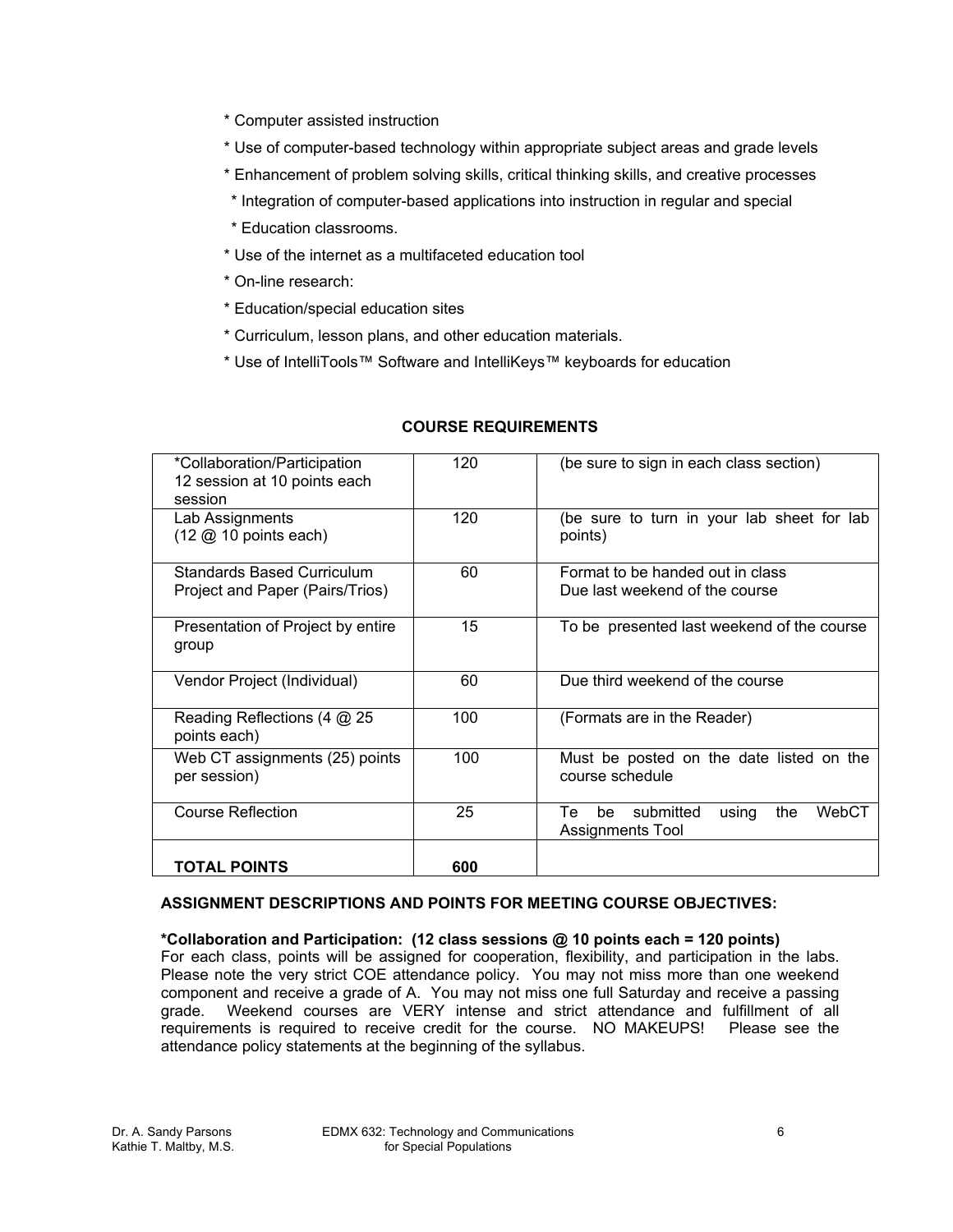**Absolutely no food or drink is allowed in the lab at any time.** This is a University policy. Please keep all snack and water bottles in your back packs or under the tables. Points will be deducted for food or drink in the lab

#### **\*Lab work in class and required lab work sheets: (12 @ 10 points each) = 120 points)**

There will be a lab activity which requires in-class work and a lab sheet for each class day. Be sure to get the lab sheet from your bound reader, do the work, fill it out, and return it to the instructor to get the full points. Missed labs may be made up with the consent of the instructor, but not for full points. In cases of absence, see the instructor. Be sure to read the COE attendance policy.

**MISSED LABS**: Students may (with consent of the professor) make up the lab work and submit the lab sheet. However, less than full points will be awarded as the student has missed the professor's instruction and supervised in-class group work with peers.

#### **Examples of Labs:**

Switch/software lab Software evaluation lab Make it take it low-tech lab

## **Policies for Lab Use:**

**Absolutely no food or drink in the lab**, Store all equipment and clean up lab before leaving class, Assure that every one in the group participates in the lab work Respect for the instructors and guest speakers Respect for fellow classmates Arrival on time to class, return from breaks, Staying for the full class period

#### **\*Standards Based Curriculum Project and Paper (60) with Presentation (15) (Groups of 2 or 3, for a total of 75 points)**

Team creation of standards based lesson, using software with class presentation. The format will be handed out in class. These projects will be presented the last weekend of the course. Handouts for classmates will be required.

**\*Vendor Project (Individual, 60 points).** Each student will be required to contact vendors and research assistive technologies in one specified area of assistive technologies. Student will submit a paper based upon this review. (Format included in bound reader). Vendor Projects will be shared in groups in class the third weekend of the course.

#### **\*Reading Reflections: (Individual, 4 @ 25 points each = 100 points total)**

Reading reflections will be based on text readings. Format/prompts are found in your bound reader.

**\*WebCT work: (4 X 25 = 100)** All WebCT postings are due on the date indicated in the syllabus. The web sessions will be de-activated within one week after the due date. All late postings will be accepted only at the discretion of the instructor and if accepted will receive reduced points. Late postings will incur loss of class participation points (10 points per WebCT session).

**\*Course Reflection: (25 points)** the course reflection is due one week after the last weekend of the course. This reflection is to be completed using the Course Assignments Tool.

**\*All assignments are due on the date stated on the course schedule. All late assignments will be accepted only at discretion of the instructor and will receive late point deductions.**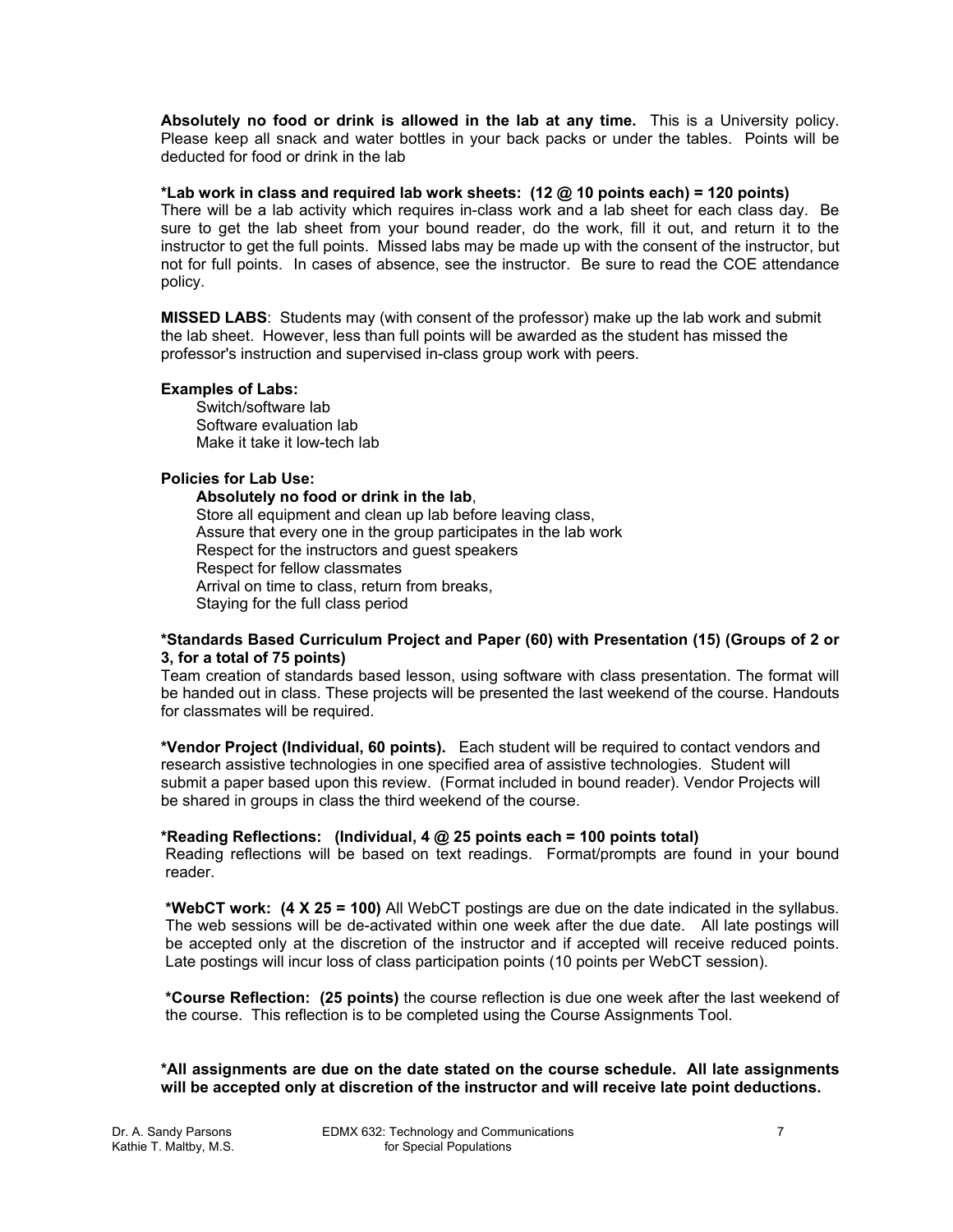## **GRADING STANDARDS:**

Points will be totaled for all assignments and percentages will be calculated. Grades are then computed according to the following scale:

#### **GRADING SCALE: (represents percentages of total points)**

| $93 - 100 = A$ | $90 - 92 = A -$ | $87 - 89 = B +$ |
|----------------|-----------------|-----------------|
| $83 - 86 = B$  | $80 - 82 = B -$ | 77 - 79 = C+    |

Points below 79 = F (grade of C+ or better required to count course on the credential program)

## **Grading Rubrics: Criteria for Grading Assignments:**

A (93%) Outstanding work on assignment, excellent syntheses of information and experiences, great insight and application, and excellent writing,

B (83%) Completion of assignment in good form with good syntheses and application of information and experiences, writing is good,

C (73%) Completion of assignment, adequate effort, adequate synthesis of information and Application of information and experiences, writing is adequate.

#### **Criteria for Grading the Course:**

A (93%) Outstanding work on all assignments, excellent syntheses of information and experiences

B (83%) Completion of all assignments in good form with adequate syntheses of information and experiences

C (73%) Completion of all assignments, minimum effort, minimal synthesis of information and experiences.

#### **Criteria for Grading Participation, and Attendance Requirements**:

Participation points will be assigned on the following criteria: collaborative cooperation in all labs, classes, and group assignments; enthusiasm for the content and activities; respect for the speakers; patience and flexibility with the technology; appropriate use of the lab, hardware and software. Respect for the lab environment and equipment, e.g. absolutely not food or drink in the lab.

 Please note the very strict COE attendance policy. You may not miss more than one weekend component and receive a grade of A. You may not miss one full Saturday and receive a passing grade. Weekend courses are VERY intense and strict attendance and fulfillment of all requirements is required to receive credit for the course. NO MAKEUPS!

#### **ALL UNIVERSITY WRITING REQUIREMENT**

Every course at the university must have a writing requirement of at least 2500 words. In EDMX 632, this requirement is met via Standards Based Curriculum Project and Paper, the Vendor Project, the Reading Reflections, and the Web CT discussion board work.

#### **CAL STATE SAN MARCOS ACADEMIC HONESTY POLICY**

"Students will be expected to adhere to standards of academic honesty and integrity, as outlined in the Student Academic Honesty Policy. All written work and oral assignments must be original work. All ideas/materials that are borrowed from other sources must have appropriate references to the original sources. Any quoted material should give credit to the source and be punctuated with quotation marks.

Students are responsible for honest completion of their work including examinations. There will be no tolerance for infractions. If you believe there has been an infraction by someone in the class, please bring it to the instructor's attention. The instructor reserves the right to discipline any student for academic dishonesty in accordance with the general rules and regulations of the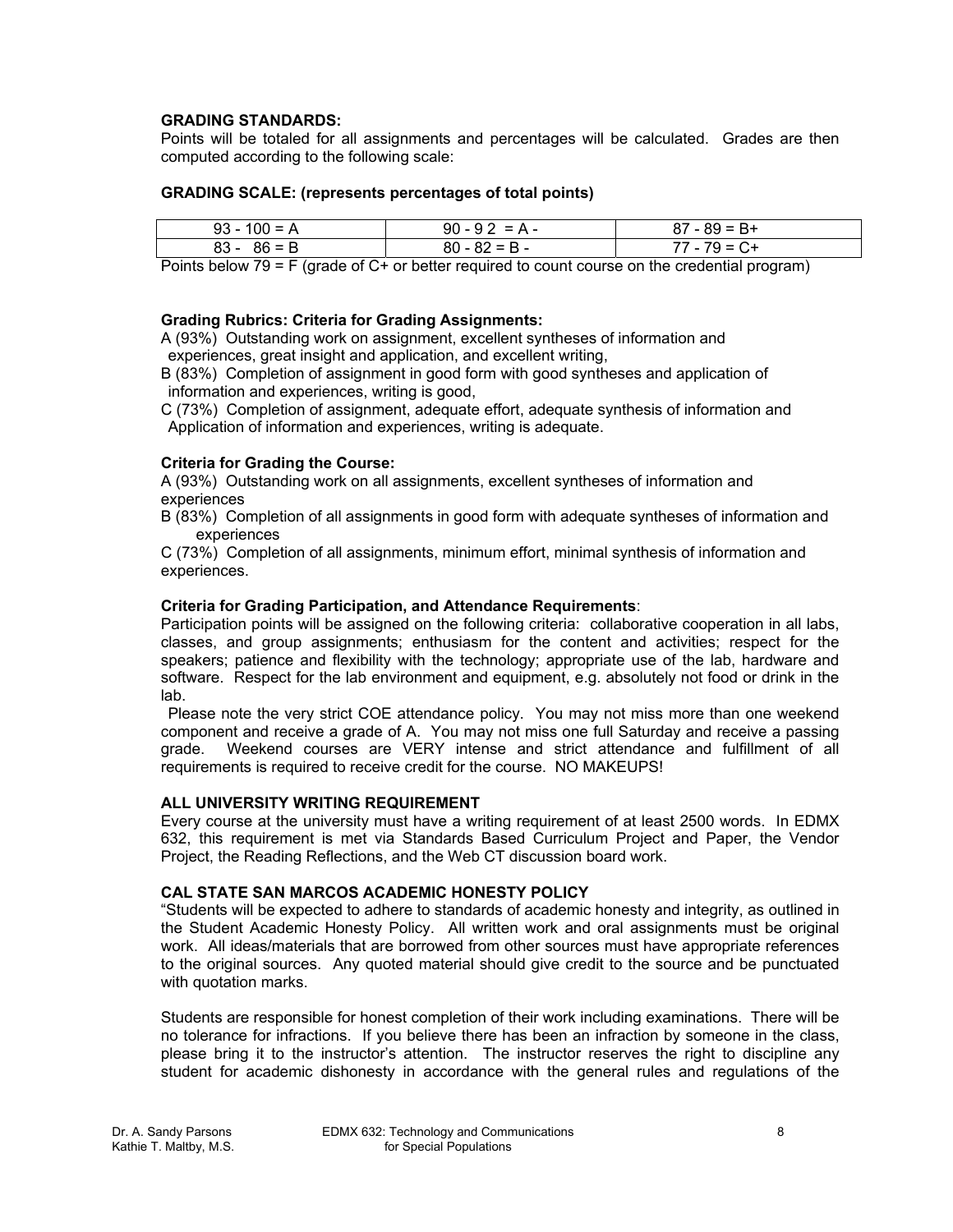university. Disciplinary action may include the lowering of grades and/or the assignment of a failing grade for an exam, assignment, or the class as a whole."

## **ADMINISTRATIVE REQUIREMENTS OF STUDENTS:**

**COE Attendance Policy**: Please refer to the COE attendance policy above.

**Assignment Policy**: Each assignment is due on the date indicated on the syllabus. Keep a hard copy of each assignment turned in. Burden of proof of assignment completion is upon the student. Typically, no late work will be accepted, and if accepted point deductions will be applied.

**Note**: If you have **extraordinary circumstances** in your life which will impact upon your attendance or assignments, please let us know. If you have any questions or concerns, please contact the instructor.

• Plagiarism of any type will result in a failing grade. Students making unauthorized copies of copyrighted microcomputer software will receive a failing grade.

• Students are required to keep a copy of all work (including lab assignments requiring papers and responses) in case any work becomes lost. All proof of work accomplished is the responsibility of the student.

• Students must keep up with the assignments from week to week.

• Be sure to turn in your lab/activity sheet signed by a buddy or the professor for all lab assignments.

#### **Lab Etiquette**:

- **ABSOLUTELY NOT FOOD, DRINK, WATER, ETC. IN THE LAB AT ANY TIME**!!!! Students with food or drink in the lab will be **penalized participation and lab points**. Thank You.
- A collaborative professional considers his/her colleagues at all times. Much of the adaptive and assistive devices must be shared. Be sure to have each member of the group have hands-on with the devices and software in order to complete lab work.
- The major project for this course is collaborative. In real life, all team members must collaborate and participate in order to accomplish a completed grant application. Team members are expected to be considerate and group minded in scheduling working sessions to complete the project.
- Work must be divided fairly, a list of each member's contribution to the finished project must be provided at the end of the project.
- Please wash your hands before using any adaptive equipment, the keyboard membranes and switches are very sensitive. Also, do not write on top of the keyboard membranes.

**Note: the one principle of adaptive tech**: is it is going to malfunction; it will do so when you are in front of a group!

# **Be sure to read the next page!**